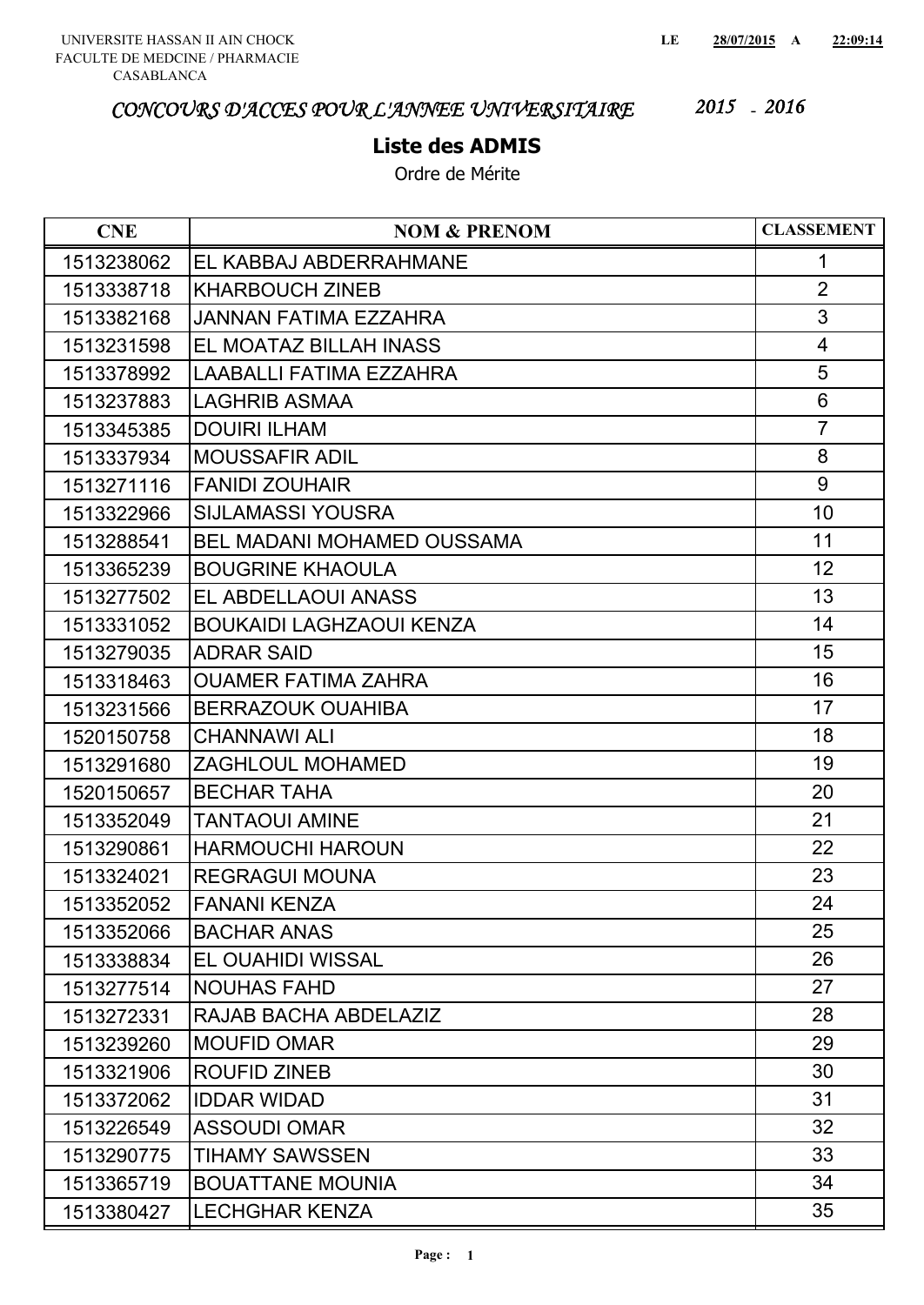### **Liste des ADMIS**

| <b>CNE</b> | <b>NOM &amp; PRENOM</b>     | <b>CLASSEMENT</b> |
|------------|-----------------------------|-------------------|
| 1513356048 | <b>SARIR AYMANE</b>         | 36                |
| 1520151108 | <b>TAREK SALMA</b>          | 37                |
| 1513380390 | <b>DAHRI IKRAME</b>         | 38                |
| 1513338258 | <b>SAAD WALID</b>           | 39                |
| 1513282244 | <b>DOUMAS OUMAIMA</b>       | 40                |
| 1513290954 | <b>HANINE FATIM ZAHRA</b>   | 41                |
| 1513324127 | <b>ZIOUTI BOUTAINA</b>      | 42                |
| 1513323425 | <b>CHAKRI MARYEM</b>        | 43                |
| 1513323979 | <b>GUENNOUNI ZAKARIA</b>    | 44                |
| 1513379031 | <b>DARHOUANE HAFSA</b>      | 45                |
| 1513338052 | <b>IDBAHA YOUSSEF</b>       | 46                |
| 1513380414 | <b>BENZAKOUR SAFIA</b>      | 47                |
| 1513290755 | <b>ZOUHAIR NADA</b>         | 48                |
| 1513272333 | <b>ZEROUAL AYMAN</b>        | 49                |
| 1513382809 | <b>KRARDI MERIEM</b>        | 50                |
| 1513282290 | <b>AMGHAR SOMAYA</b>        | 51                |
| 1513379865 | <b>OUAFIK CHAIMAE</b>       | 52                |
| 1513329273 | <b>IMERHANI IHSANE</b>      | 53                |
| 1513231501 | <b>FETAL LAMIAA</b>         | 54                |
| 1513226601 | <b>AMMAR MERYEM</b>         | 55                |
| 1513338028 | <b>BELEMHANI HIBA</b>       | 56                |
| 1513358613 | <b>JANYENE FATIMA ZAHRA</b> | 57                |
| 1513290761 | <b>ESSA DANI MOSSA B</b>    | 58                |
| 1513347737 | <b>SAYAH ACHRAF</b>         | 59                |
| 1513323218 | <b>LAMRANI NADIR</b>        | 60                |
| 1513321775 | <b>MOUMADAH MARWAN</b>      | 61                |
| 1513334155 | <b>MANAHI ANAS</b>          | 62                |
| 1513226512 | <b>CHKHAYESS DOUAA</b>      | 63                |
| 1513282062 | <b>BENDENNOUNE ABLA</b>     | 64                |
| 1513375056 | <b>BOUHRAOUA MOHAMED</b>    | 65                |
| 1513231816 | EL HOUICHA MAROUA           | 66                |
| 1513323963 | <b>ZINELABIDINE INSSAF</b>  | 67                |
| 1513365317 | <b>HARFI SALMA</b>          | 68                |
| 1513364266 | EL HANAFI ABDERRAHMANE      | 69                |
| 1513379020 | <b>MOUNSSIF ASMAA</b>       | 70                |
|            |                             |                   |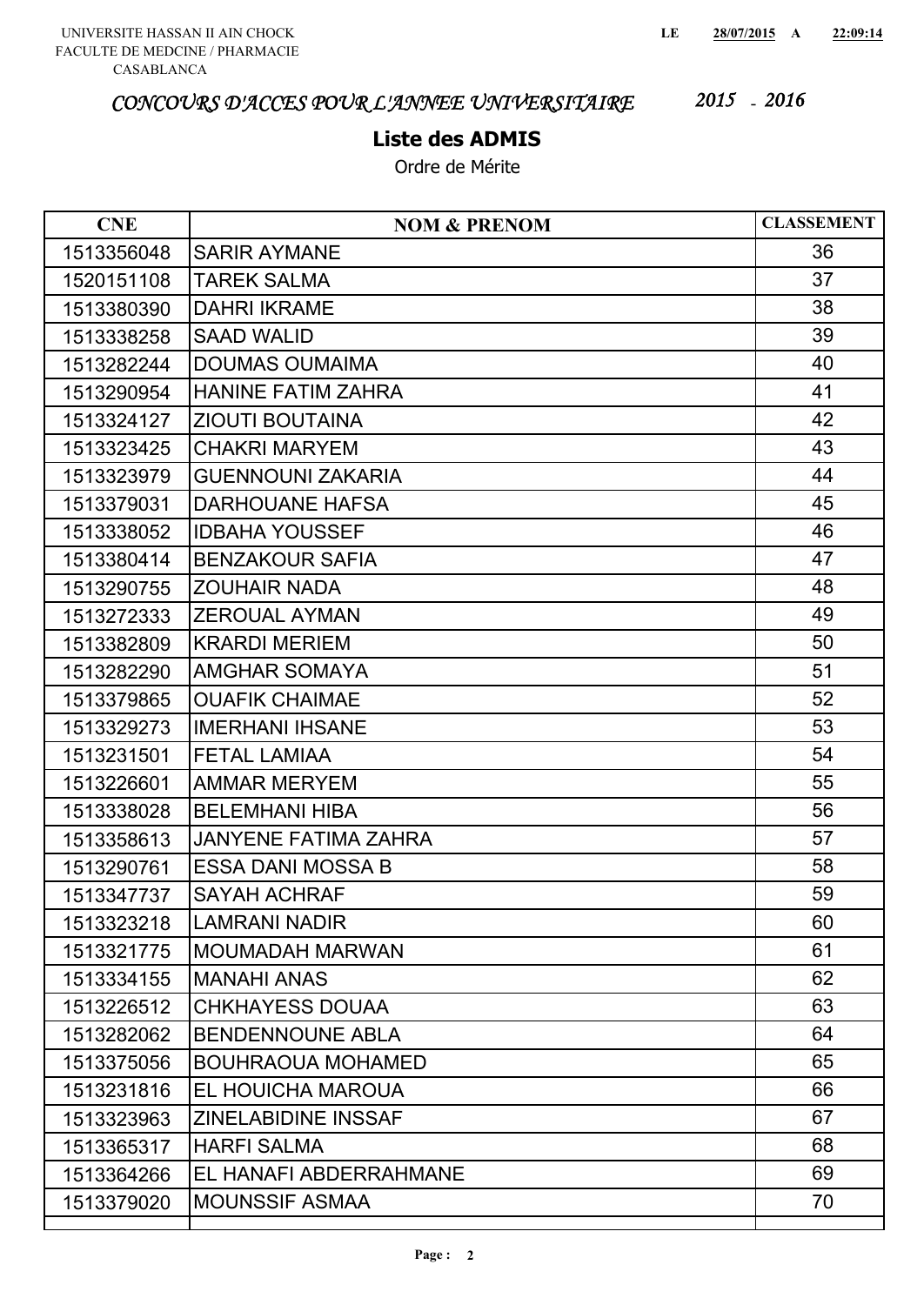## **Liste des ADMIS**

| <b>CNE</b> | <b>NOM &amp; PRENOM</b>         | <b>CLASSEMENT</b> |
|------------|---------------------------------|-------------------|
| 1520150747 | <b>BOUZOUBAA SALMA</b>          | 71                |
| 1513323673 | <b>BELLAFTOUH SALMA</b>         | 72                |
| 1513321119 | <b>RAMZI MOHSSINE</b>           | 73                |
| 1513349676 | <b>MOUMEN OUSSAMA</b>           | 74                |
| 1412358859 | <b>LHAJOUI KARIM</b>            | 75                |
| 1513379713 | <b>M HAMDI HALA</b>             | 76                |
| 1513382010 | <b>MALKI HAMZA</b>              | 77                |
| 1513271267 | <b>HARRIZI OUMAIMA</b>          | 78                |
| 1513379667 | <b>BADREZZAMANE ISMAIL</b>      | 79                |
| 1520150658 | <b>BELACHKAR IMANE</b>          | 80                |
| 1513276565 | <b>INCHAOUH IMANE</b>           | 81                |
| 1513320803 | <b>CHARDOUDI NIDAL</b>          | 82                |
| 1513365256 | TAIMOURYA MALAK                 | 83                |
| 1513274722 | <b>KARA KAWTAR</b>              | 84                |
| 1513380274 | <b>MOUDEN MOUAD</b>             | 85                |
| 1513290721 | <b>TAGUENZA RIM</b>             | 86                |
| 1513272148 | <b>TOUMI YOUSSEF</b>            | 87                |
| 1513365242 | <b>GUOURSSA FATIMA EZ ZAHRA</b> | 88                |
| 1513359873 | RHASSAOUI FATIMA EZZAHRA        | 89                |
| 1513272225 | <b>JARI MORAD</b>               | 90                |
| 1513390136 | <b>BOUABID HIND</b>             | 91                |
| 1513276107 | <b>ADNANE HAMZA</b>             | 92                |
| 1513337035 | <b>MABCHOUR ZINEB</b>           | 93                |
| 1513272301 | <b>ZOUAKI HOUDA</b>             | 94                |
| 1513380428 | <b>MANSY HAFSA</b>              | 95                |
| 1513276567 | EL MOUFID JIHANE                | 96                |
| 1513324013 | <b>HJIEJ SANAA</b>              | 97                |
| 1513318374 | <b>ELHATIRI KHALID</b>          | 98                |
| 1513290952 | <b>KASMI KAOUTAR</b>            | 99                |
| 1513353756 | TALHA HANAA                     | 100               |
| 1513352331 | <b>BOUCHANE HIND</b>            | 101               |
| 1513379987 | <b>CHAABI ZAKARIA</b>           | 102               |
| 1513338288 | <b>SABIR ELYAS</b>              | 103               |
| 1513281889 | <b>BOUYAHYA HIND</b>            | 104               |
| 1513379767 | <b>HARITH KHAWLA</b>            | 105               |
|            |                                 |                   |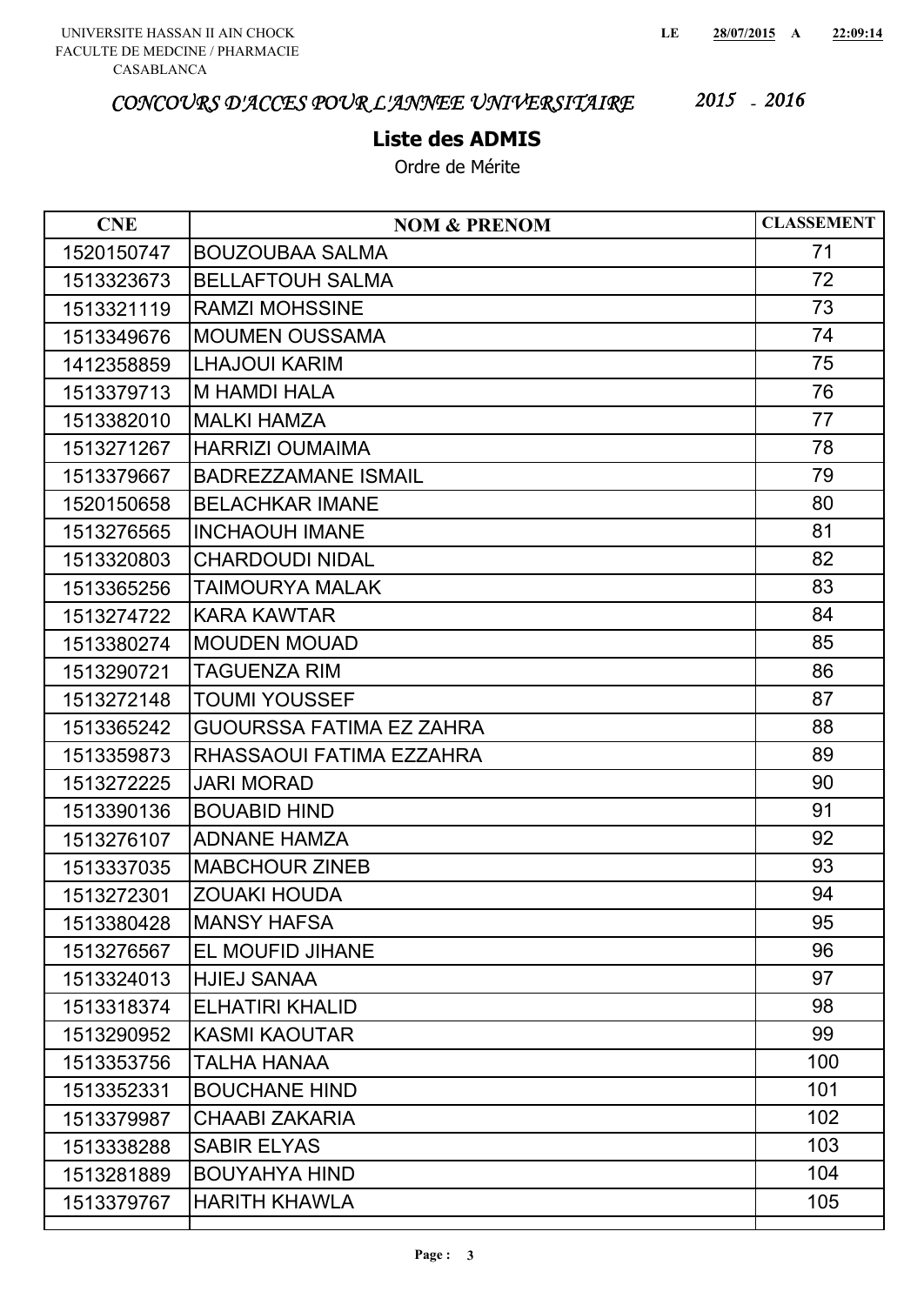## **Liste des ADMIS**

| 106<br>1513321766<br><b>IHICHI ASMAA</b><br>107<br>1520150828<br>EL MOUATASSIM BILLAH SAAD<br>108<br>EL HASSISS OUSSAMA<br>1513338549<br>109<br><b>CHABAK BOUCHRA</b><br>1513379675<br>110<br><b>CHARI LOUBNA</b><br>1513365260<br>111<br>1513280153<br><b>ZEROUAL HAMZA</b><br>112<br>1513379005<br><b>BOULAHNACH ANASS</b><br>113<br><b>SLAMTI WISSAM</b><br>1513331120<br>114<br>EL HAOUATI NIAMAT ALLAH<br>1513864321<br>115<br><b>AYOUBI ZAINEB</b><br>1513380412<br>116<br><b>TIBA AZZEDDINE</b><br>1513338752<br>117<br>1513226520<br><b>BENMIRA BADR</b><br>118<br><b>MESBAHI OUSSAMA</b><br>1520150973<br>119<br><b>TRAIKI JIHANE</b><br>1513284846<br>120<br><b>MSOUNE LEJAINE</b><br>1412326297<br>121<br><b>HRIBA ANASS</b><br>1520150873<br>YASSINE IMANE<br>122<br>1513322062<br>123<br><b>TISSAFI IDRISSI OUSSAMA</b><br>1513337619<br>124<br><b>KHABAB RAHMA</b><br>1513321787<br>125<br>1513378975<br><b>BOUSFIHA MALAK</b><br>126<br><b>TAHIR JIHANE</b><br>1412272257<br>127<br><b>MOUNSIF NISRINE</b><br>1513365504<br>128<br><b>JILAL IMANE</b><br>1513351950<br>129<br><b>NOURI OUMAIMA</b><br>1412286313<br>130<br><b>LAGHCHIM LAHLOU SANAA</b><br>1513318530<br>131<br><b>MOUDDANE MERYEME</b><br>1513365274<br>132<br>ELHALLIOUI KHADIJA<br>1513236074<br>133<br><b>RESSA ABDERRAHMANE</b><br>1513226630<br>134<br>1513344782<br><b>MORTAKI ASMA</b><br>135<br><b>MASKINI ZINEB</b><br>1513369745<br>136<br>1513334073<br><b>EL GHOR IKRAME</b> | <b>CNE</b> | <b>NOM &amp; PRENOM</b> | <b>CLASSEMENT</b> |
|--------------------------------------------------------------------------------------------------------------------------------------------------------------------------------------------------------------------------------------------------------------------------------------------------------------------------------------------------------------------------------------------------------------------------------------------------------------------------------------------------------------------------------------------------------------------------------------------------------------------------------------------------------------------------------------------------------------------------------------------------------------------------------------------------------------------------------------------------------------------------------------------------------------------------------------------------------------------------------------------------------------------------------------------------------------------------------------------------------------------------------------------------------------------------------------------------------------------------------------------------------------------------------------------------------------------------------------------------------------------------------------------------------------------------------------------------------------------------|------------|-------------------------|-------------------|
|                                                                                                                                                                                                                                                                                                                                                                                                                                                                                                                                                                                                                                                                                                                                                                                                                                                                                                                                                                                                                                                                                                                                                                                                                                                                                                                                                                                                                                                                          |            |                         |                   |
|                                                                                                                                                                                                                                                                                                                                                                                                                                                                                                                                                                                                                                                                                                                                                                                                                                                                                                                                                                                                                                                                                                                                                                                                                                                                                                                                                                                                                                                                          |            |                         |                   |
|                                                                                                                                                                                                                                                                                                                                                                                                                                                                                                                                                                                                                                                                                                                                                                                                                                                                                                                                                                                                                                                                                                                                                                                                                                                                                                                                                                                                                                                                          |            |                         |                   |
|                                                                                                                                                                                                                                                                                                                                                                                                                                                                                                                                                                                                                                                                                                                                                                                                                                                                                                                                                                                                                                                                                                                                                                                                                                                                                                                                                                                                                                                                          |            |                         |                   |
|                                                                                                                                                                                                                                                                                                                                                                                                                                                                                                                                                                                                                                                                                                                                                                                                                                                                                                                                                                                                                                                                                                                                                                                                                                                                                                                                                                                                                                                                          |            |                         |                   |
|                                                                                                                                                                                                                                                                                                                                                                                                                                                                                                                                                                                                                                                                                                                                                                                                                                                                                                                                                                                                                                                                                                                                                                                                                                                                                                                                                                                                                                                                          |            |                         |                   |
|                                                                                                                                                                                                                                                                                                                                                                                                                                                                                                                                                                                                                                                                                                                                                                                                                                                                                                                                                                                                                                                                                                                                                                                                                                                                                                                                                                                                                                                                          |            |                         |                   |
|                                                                                                                                                                                                                                                                                                                                                                                                                                                                                                                                                                                                                                                                                                                                                                                                                                                                                                                                                                                                                                                                                                                                                                                                                                                                                                                                                                                                                                                                          |            |                         |                   |
|                                                                                                                                                                                                                                                                                                                                                                                                                                                                                                                                                                                                                                                                                                                                                                                                                                                                                                                                                                                                                                                                                                                                                                                                                                                                                                                                                                                                                                                                          |            |                         |                   |
|                                                                                                                                                                                                                                                                                                                                                                                                                                                                                                                                                                                                                                                                                                                                                                                                                                                                                                                                                                                                                                                                                                                                                                                                                                                                                                                                                                                                                                                                          |            |                         |                   |
|                                                                                                                                                                                                                                                                                                                                                                                                                                                                                                                                                                                                                                                                                                                                                                                                                                                                                                                                                                                                                                                                                                                                                                                                                                                                                                                                                                                                                                                                          |            |                         |                   |
|                                                                                                                                                                                                                                                                                                                                                                                                                                                                                                                                                                                                                                                                                                                                                                                                                                                                                                                                                                                                                                                                                                                                                                                                                                                                                                                                                                                                                                                                          |            |                         |                   |
|                                                                                                                                                                                                                                                                                                                                                                                                                                                                                                                                                                                                                                                                                                                                                                                                                                                                                                                                                                                                                                                                                                                                                                                                                                                                                                                                                                                                                                                                          |            |                         |                   |
|                                                                                                                                                                                                                                                                                                                                                                                                                                                                                                                                                                                                                                                                                                                                                                                                                                                                                                                                                                                                                                                                                                                                                                                                                                                                                                                                                                                                                                                                          |            |                         |                   |
|                                                                                                                                                                                                                                                                                                                                                                                                                                                                                                                                                                                                                                                                                                                                                                                                                                                                                                                                                                                                                                                                                                                                                                                                                                                                                                                                                                                                                                                                          |            |                         |                   |
|                                                                                                                                                                                                                                                                                                                                                                                                                                                                                                                                                                                                                                                                                                                                                                                                                                                                                                                                                                                                                                                                                                                                                                                                                                                                                                                                                                                                                                                                          |            |                         |                   |
|                                                                                                                                                                                                                                                                                                                                                                                                                                                                                                                                                                                                                                                                                                                                                                                                                                                                                                                                                                                                                                                                                                                                                                                                                                                                                                                                                                                                                                                                          |            |                         |                   |
|                                                                                                                                                                                                                                                                                                                                                                                                                                                                                                                                                                                                                                                                                                                                                                                                                                                                                                                                                                                                                                                                                                                                                                                                                                                                                                                                                                                                                                                                          |            |                         |                   |
|                                                                                                                                                                                                                                                                                                                                                                                                                                                                                                                                                                                                                                                                                                                                                                                                                                                                                                                                                                                                                                                                                                                                                                                                                                                                                                                                                                                                                                                                          |            |                         |                   |
|                                                                                                                                                                                                                                                                                                                                                                                                                                                                                                                                                                                                                                                                                                                                                                                                                                                                                                                                                                                                                                                                                                                                                                                                                                                                                                                                                                                                                                                                          |            |                         |                   |
|                                                                                                                                                                                                                                                                                                                                                                                                                                                                                                                                                                                                                                                                                                                                                                                                                                                                                                                                                                                                                                                                                                                                                                                                                                                                                                                                                                                                                                                                          |            |                         |                   |
|                                                                                                                                                                                                                                                                                                                                                                                                                                                                                                                                                                                                                                                                                                                                                                                                                                                                                                                                                                                                                                                                                                                                                                                                                                                                                                                                                                                                                                                                          |            |                         |                   |
|                                                                                                                                                                                                                                                                                                                                                                                                                                                                                                                                                                                                                                                                                                                                                                                                                                                                                                                                                                                                                                                                                                                                                                                                                                                                                                                                                                                                                                                                          |            |                         |                   |
|                                                                                                                                                                                                                                                                                                                                                                                                                                                                                                                                                                                                                                                                                                                                                                                                                                                                                                                                                                                                                                                                                                                                                                                                                                                                                                                                                                                                                                                                          |            |                         |                   |
|                                                                                                                                                                                                                                                                                                                                                                                                                                                                                                                                                                                                                                                                                                                                                                                                                                                                                                                                                                                                                                                                                                                                                                                                                                                                                                                                                                                                                                                                          |            |                         |                   |
|                                                                                                                                                                                                                                                                                                                                                                                                                                                                                                                                                                                                                                                                                                                                                                                                                                                                                                                                                                                                                                                                                                                                                                                                                                                                                                                                                                                                                                                                          |            |                         |                   |
|                                                                                                                                                                                                                                                                                                                                                                                                                                                                                                                                                                                                                                                                                                                                                                                                                                                                                                                                                                                                                                                                                                                                                                                                                                                                                                                                                                                                                                                                          |            |                         |                   |
|                                                                                                                                                                                                                                                                                                                                                                                                                                                                                                                                                                                                                                                                                                                                                                                                                                                                                                                                                                                                                                                                                                                                                                                                                                                                                                                                                                                                                                                                          |            |                         |                   |
|                                                                                                                                                                                                                                                                                                                                                                                                                                                                                                                                                                                                                                                                                                                                                                                                                                                                                                                                                                                                                                                                                                                                                                                                                                                                                                                                                                                                                                                                          |            |                         |                   |
|                                                                                                                                                                                                                                                                                                                                                                                                                                                                                                                                                                                                                                                                                                                                                                                                                                                                                                                                                                                                                                                                                                                                                                                                                                                                                                                                                                                                                                                                          |            |                         |                   |
|                                                                                                                                                                                                                                                                                                                                                                                                                                                                                                                                                                                                                                                                                                                                                                                                                                                                                                                                                                                                                                                                                                                                                                                                                                                                                                                                                                                                                                                                          |            |                         |                   |
|                                                                                                                                                                                                                                                                                                                                                                                                                                                                                                                                                                                                                                                                                                                                                                                                                                                                                                                                                                                                                                                                                                                                                                                                                                                                                                                                                                                                                                                                          | 1513365114 | <b>ABDELHAY AMINE</b>   | 137               |
| 138<br><b>CHACHA HASSANE</b><br>1513236866                                                                                                                                                                                                                                                                                                                                                                                                                                                                                                                                                                                                                                                                                                                                                                                                                                                                                                                                                                                                                                                                                                                                                                                                                                                                                                                                                                                                                               |            |                         |                   |
| 139<br><b>TAOUFIK MOAD</b><br>1513380437                                                                                                                                                                                                                                                                                                                                                                                                                                                                                                                                                                                                                                                                                                                                                                                                                                                                                                                                                                                                                                                                                                                                                                                                                                                                                                                                                                                                                                 |            |                         |                   |
| 140<br>1513236088<br><b>BENNAMAR ANAS</b>                                                                                                                                                                                                                                                                                                                                                                                                                                                                                                                                                                                                                                                                                                                                                                                                                                                                                                                                                                                                                                                                                                                                                                                                                                                                                                                                                                                                                                |            |                         |                   |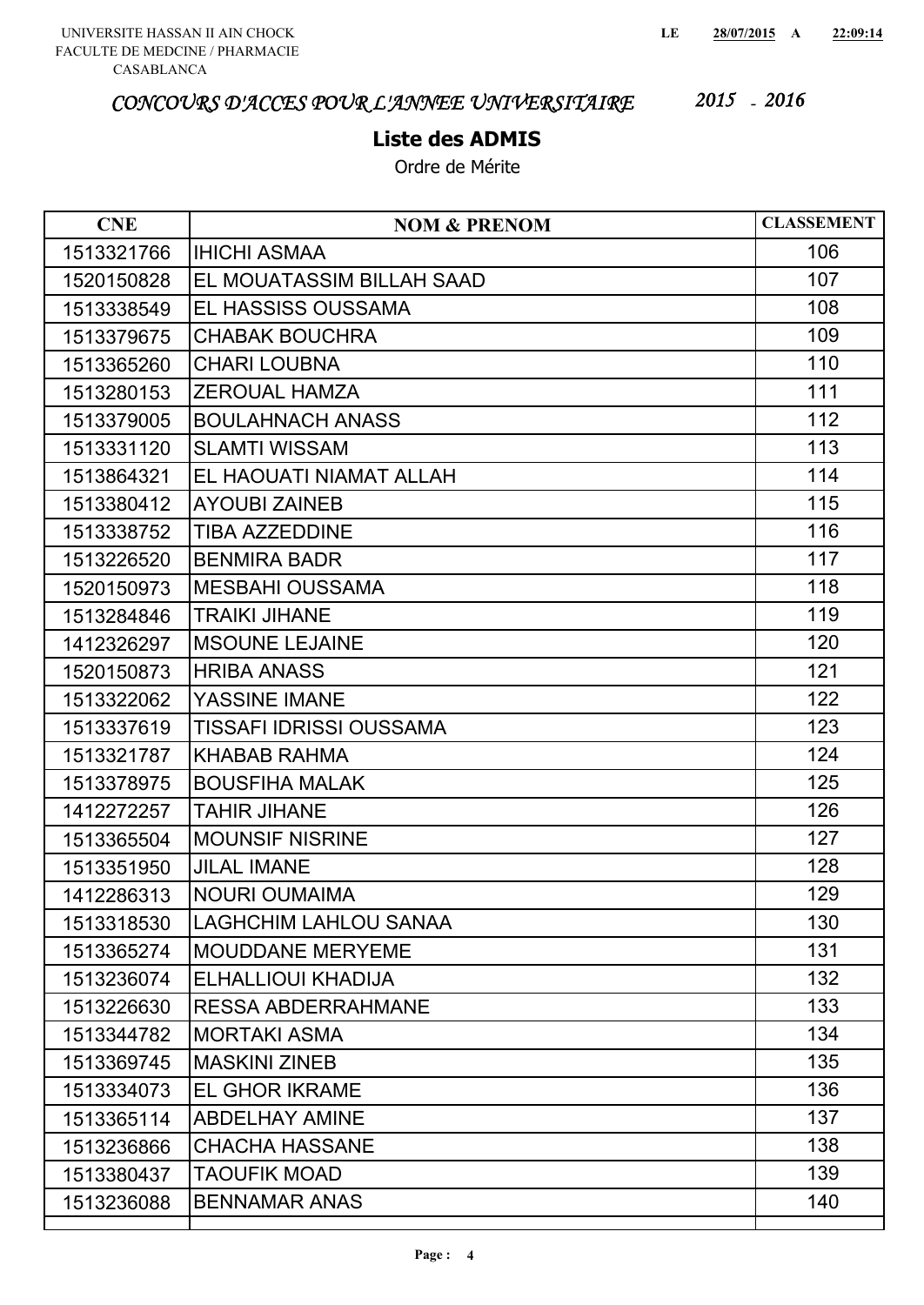## **Liste des ADMIS**

| <b>CNE</b> | <b>NOM &amp; PRENOM</b>    | <b>CLASSEMENT</b> |
|------------|----------------------------|-------------------|
| 1513228346 | <b>CHERRADI ANAS</b>       | 141               |
| 1513279175 | <b>SETTA LAMI</b>          | 142               |
| 1513321968 | MOUADIB SALAHEDDINE        | 143               |
| 1513380599 | <b>BOUSSETTA OUMAIMA</b>   | 144               |
| 1412393463 | <b>IBENBOUBKEUR MOUAD</b>  | 145               |
| 1513320102 | <b>BABA MOHAMED AMINE</b>  | 146               |
| 1513381806 | <b>OULD CHHAIBA MOUAD</b>  | 147               |
| 1412402456 | ELAZOUANI MARYAM           | 148               |
| 1513385309 | EL MAATAOUI HIBA           | 149               |
| 1513324287 | <b>TIOUR ZAINEB</b>        | 150               |
| 1513283442 | TOUCHANI IMANE             | 151               |
| 1513366562 | <b>EL KHALFY YASSINE</b>   | 152               |
| 1513374084 | <b>FIAK HAFSSA</b>         | 153               |
| 1412386086 | <b>ELAACHAB HASNAA</b>     | 154               |
| 1513380434 | <b>RHAFLI SAFAA</b>        | 155               |
| 1513329297 | <b>LAHKIM BOUTAINA</b>     | 156               |
| 1513346090 | <b>DOUHAL AYMANE</b>       | 157               |
| 1513318443 | <b>BOUKRIANE ANAS</b>      | 158               |
| 1520151000 | <b>MOULAY RACHID ZINEB</b> | 159               |
| 1513322939 | <b>SAYAGH BADR</b>         | 160               |
| 1513323758 | <b>RAFIQ WIJDANE</b>       | 161               |
| 1513365300 | <b>RAFIK OUMAIMA</b>       | 162               |
| 1513379774 | ROUISSI FATIMA EZZAHRA     | 163               |
| 1513281733 | <b>CHAHBOUNIA MANAL</b>    | 164               |
| 1513364458 | <b>MOUNIB NASSIMA</b>      | 165               |
| 1513365572 | <b>SOUAL ICHRAK</b>        | 166               |
| 1513272170 | <b>TOUMI TAHA</b>          | 167               |
| 1513344905 | <b>MHIJAN ZINEB</b>        | 168               |
| 1513365254 | <b>SEKKAK HANAE</b>        | 169               |
| 1412344578 | <b>RAKKABI MEHDI</b>       | 170               |
| 1513273225 | <b>SAMIH ANAS</b>          | 171               |
| 1513114777 | <b>ALOULI CHAIMAE</b>      | 172               |
| 1513343365 | <b>MESSOUR HIND</b>        | 173               |
| 1513379134 | EL HADDADI MOSAAB          | 174               |
| 1513324016 | <b>KHALIL BOUTAYNA</b>     | 175               |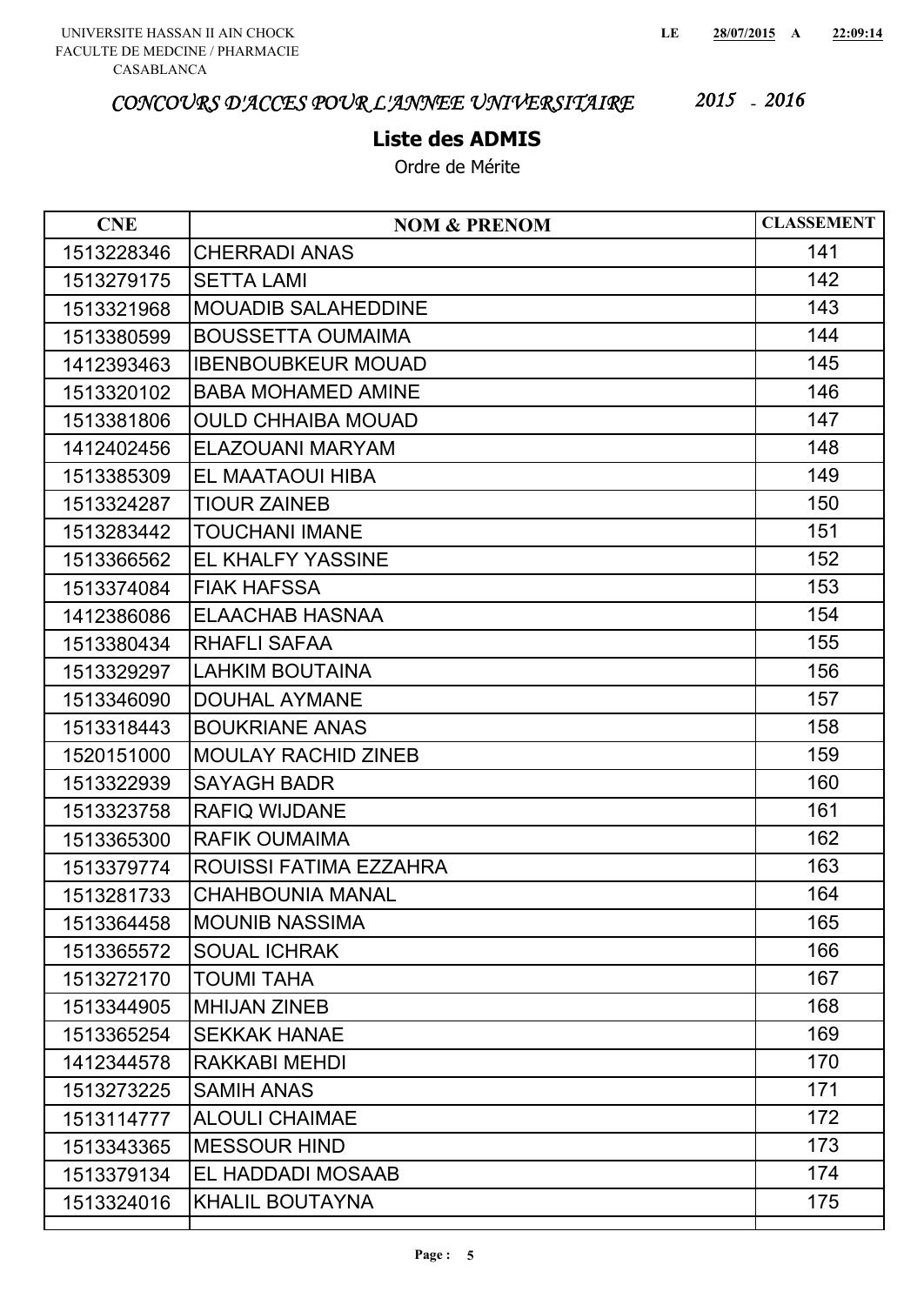## **Liste des ADMIS**

| <b>CNE</b> | <b>NOM &amp; PRENOM</b>      | <b>CLASSEMENT</b> |
|------------|------------------------------|-------------------|
| 1513372872 | <b>LACHHAB SIHAM</b>         | 176               |
| 1513380040 | <b>AMMAD ELMEHDI</b>         | 177               |
| 1513380393 | <b>EL MAHI ANAS</b>          | 178               |
| 1513362049 | <b>ETTAKI CHAIMAA</b>        | 179               |
| 1513329454 | <b>SALIH LARBI</b>           | 180               |
| 1513351947 | <b>DAHR ESSIF CHAIMAE</b>    | 181               |
| 1513320493 | <b>SAHLAOUI ASMAA</b>        | 182               |
| 1513349673 | <b>BARAKAT OUSSAMA</b>       | 183               |
| 1513379859 | <b>KAAB HAMZA</b>            | 184               |
| 1513352061 | <b>MOUSTAD ROUMAISSAE</b>    | 185               |
| 1513380068 | <b>AMANI IKRAM</b>           | 186               |
| 1513338912 | <b>MEFTOUH REDA</b>          | 187               |
| 1412402688 | <b>QASBAOUI CHAIMAA</b>      | 188               |
| 1513338861 | <b>THAILI MERYEM</b>         | 189               |
| 1513382011 | <b>MALKI SAHL</b>            | 190               |
| 1513236190 | EL ADRAOUI MOHAMED AMINE     | 191               |
| 1513365262 | <b>CHERKAOUI MALKI SANAE</b> | 192               |
| 1513282317 | <b>ZEGGUIR AYOUB</b>         | 193               |
| 1513352293 | <b>KANDALI MOHAMED AMINE</b> | 194               |
| 1513231173 | <b>ECHATIBI ASMAA</b>        | 195               |
| 1513308033 | <b>HAJJAJI ZINEB</b>         | 196               |
| 1513624864 | <b>HAIMOUD MERYEM</b>        | 197               |
| 1513346336 | <b>MAZOUZY FATIMA</b>        | 198               |
| 1513289891 | <b>BENTOBAL CHAIMAA</b>      | 199               |
| 1513320941 | <b>SADIKI YASMINE</b>        | 200               |
| 1513226019 | EL HAYBA LAMYAA              | 201               |
| 1513365493 | <b>FARAHI OUMAIMA</b>        | 202               |
| 1513323749 | <b>ANAS BOUSBAA</b>          | 203               |
| 1513226024 | <b>JAOULA OUSSAMA</b>        | 204               |
| 1513390080 | <b>IZMOUSSE YOUNESS</b>      | 205               |
| 1513374235 | EL OUSFOUR SAFAA             | 206               |
| 1513338901 | <b>FTASSI SOUMIA</b>         | 207               |
| 1513281115 | YAMOUL ABDELMOULA            | 208               |
| 1513280702 | <b>ABID IMANE</b>            | 209               |
| 1513321919 | EL BOUHMADI ASSIA            | 210               |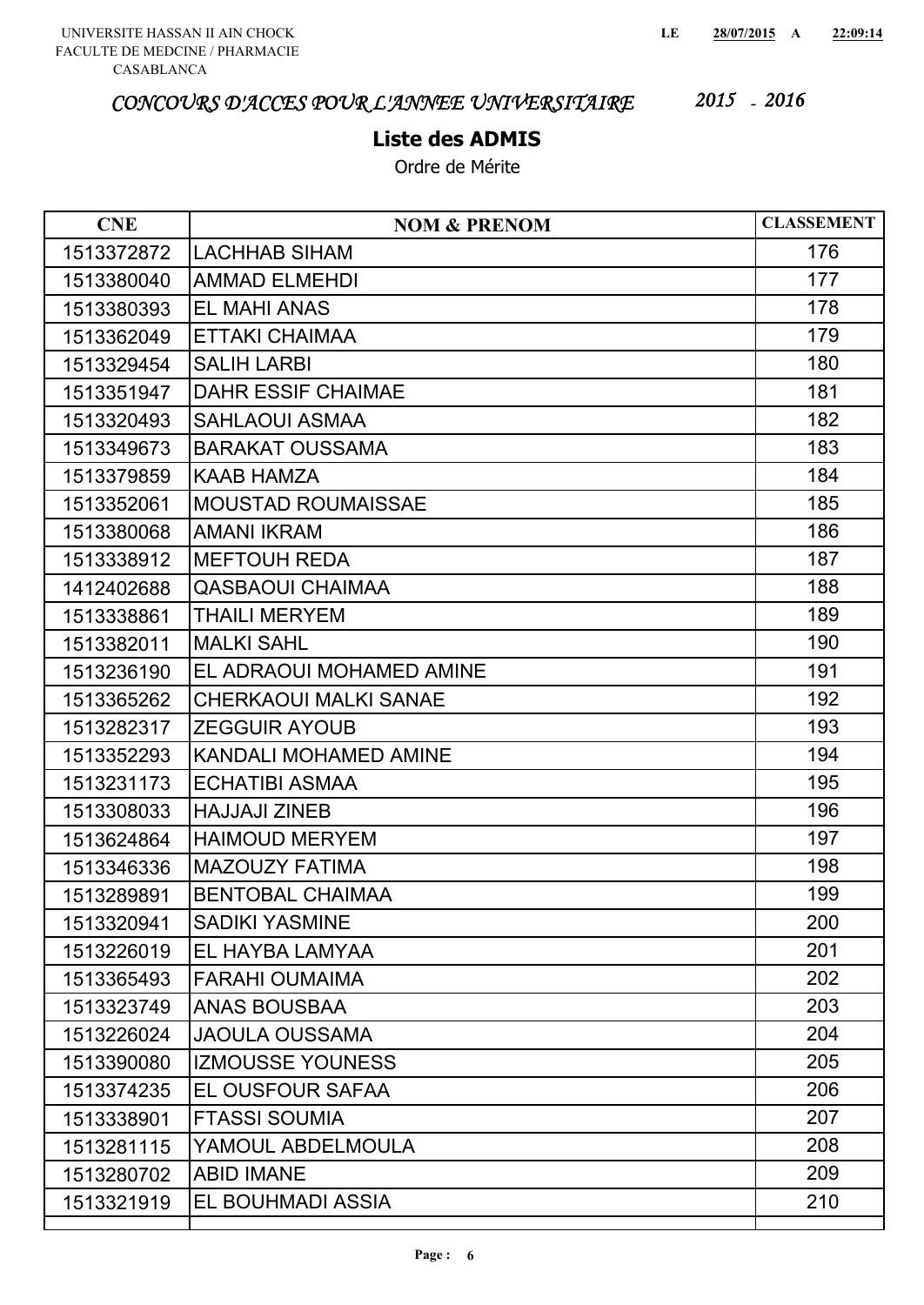#### **Liste des ADMIS**

| <b>CNE</b> | <b>NOM &amp; PRENOM</b>      | <b>CLASSEMENT</b> |
|------------|------------------------------|-------------------|
| 1513285564 | <b>BRICHI WIAM</b>           | 211               |
| 1412342309 | <b>BENSALLAM FADOUA</b>      | 212               |
| 1513338032 | <b>TAZI IBTISSAM</b>         | 213               |
| 1513337623 | <b>HASSOUNA ANASS</b>        | 214               |
| 1513338848 | <b>ZARBI AMINE</b>           | 215               |
| 1513356029 | <b>AALLAM MAJDA</b>          | 216               |
| 1513282267 | <b>GOURRAM ZINEB</b>         | 217               |
| 1412396883 | <b>KITAR ISMAIL</b>          | 218               |
| 1412387180 | <b>ZOUBA HAMZA</b>           | 219               |
| 1513331358 | EL FDIDINE DOHA              | 220               |
| 1412352796 | <b>KHAYEF MOHAMED AMINE</b>  | 221               |
| 1513231546 | <b>SADIK YOUSRA</b>          | 222               |
| 1513386186 | <b>HERRADI TARIK</b>         | 223               |
| 1513282243 | <b>BOU OUDAR KHAOULA</b>     | 224               |
| 1412399095 | <b>LEHMADI ABDELLAH</b>      | 225               |
| 1513384535 | <b>EZZARZOURI KAOUTAR</b>    | 226               |
| 1513318322 | <b>BENCHEKROUN MERIEM</b>    | 227               |
| 1513349642 | <b>MIHRAB ABIRE</b>          | 228               |
| 1513379741 | <b>MAHANE ABIR</b>           | 229               |
| 1513332738 | <b>CHAHID ACHRAF</b>         | 230               |
| 1513351935 | <b>CHEMLALI YOUSSEF</b>      | 231               |
| 1513333241 | <b>BRAHIMI EL MEHDI</b>      | 232               |
| 1513323997 | <b>ABOULKACEM MERYEM</b>     | 233               |
| 1513282222 | <b>BENTOUILA HIND</b>        | 234               |
| 1513382060 | <b>FLLOUH FATIMA</b>         | 235               |
| 1513323197 | <b>OULD CHHAIBA YASSINE</b>  | 236               |
| 1513331097 | YAHIAOUI KARIM               | 237               |
| 1513382231 | <b>CHIHEB MOAAD</b>          | 238               |
| 1513322176 | <b>OUGRI HAJAR</b>           | 239               |
| 1513369269 | <b>TARRHI AMINA</b>          | 240               |
| 1513379428 | <b>HARRATI AYA</b>           | 241               |
| 1513231642 | <b>RIDA RHITA</b>            | 242               |
| 1513338265 | <b>ABOUNASR OUSSAMA</b>      | 243               |
| 1513324546 | <b>MOUHAOUI MOHAMED BADR</b> | 244               |
| 1513323430 | <b>HABIBI YOUSRA</b>         | 245               |
|            |                              |                   |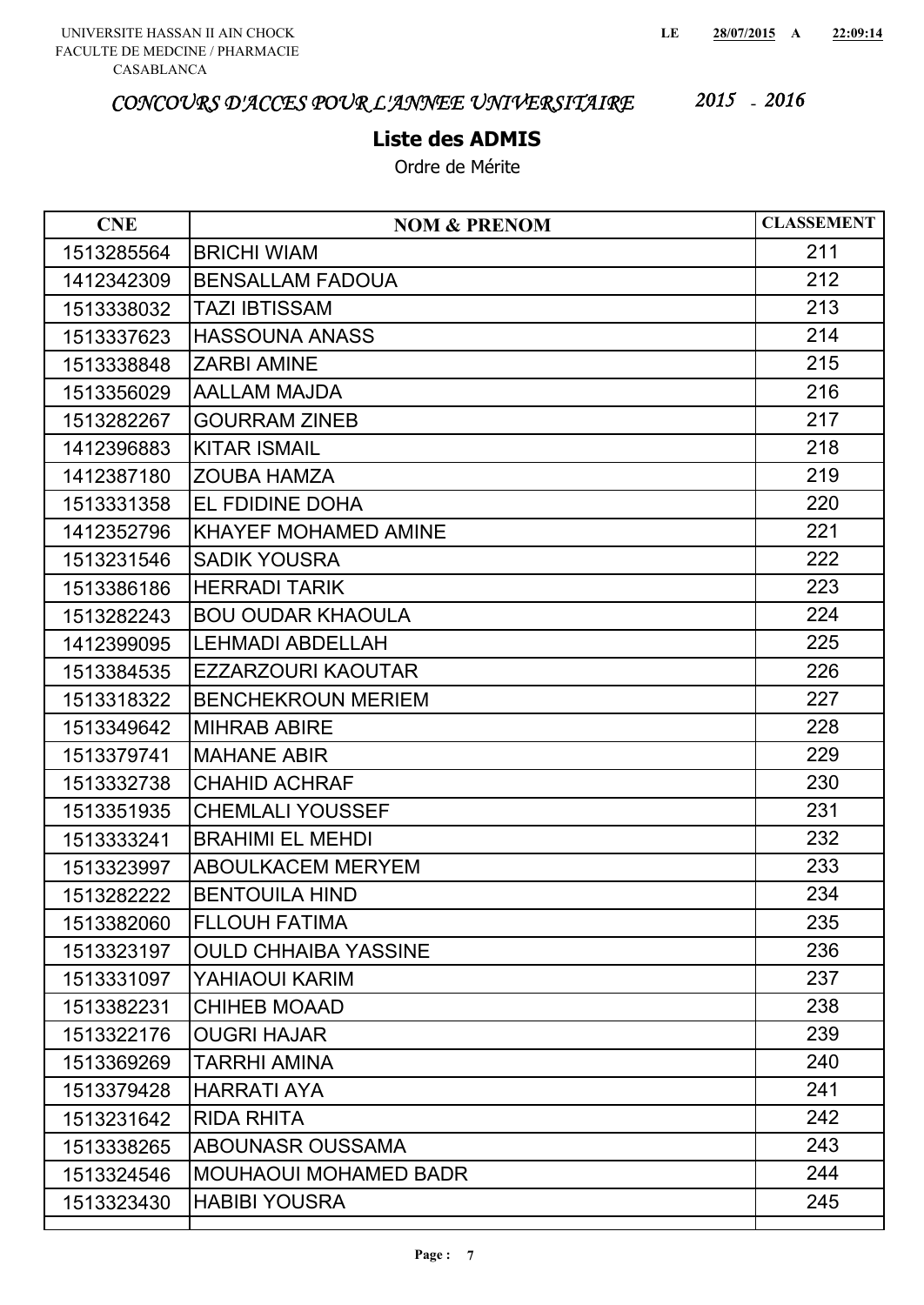#### **Liste des ADMIS**

| <b>CNE</b> | <b>NOM &amp; PRENOM</b>   | <b>CLASSEMENT</b> |
|------------|---------------------------|-------------------|
| 1513365095 | <b>ELOMARI SALMA</b>      | 246               |
| 1513365767 | <b>SNINY MERIEM</b>       | 247               |
| 1513276573 | <b>ERRACHIDY MERIEM</b>   | 248               |
| 1513379397 | <b>SENTISSI KENZA</b>     | 249               |
| 1513375466 | CHAMAKH FATIMA EZZAHRA    | 250               |
| 1412281395 | <b>RHAICHI HIND</b>       | 251               |
| 1513329472 | <b>JDID HIBA</b>          | 252               |
| 1513290711 | <b>LOUZI NARGESS</b>      | 253               |
| 1513361853 | <b>GUASMI HAMZA</b>       | 254               |
| 1513231606 | <b>ALLOUCHE KENZA</b>     | 255               |
| 1513323751 | <b>EL AMRANI ZINEB</b>    | 256               |
| 1513337613 | EL GHAZOUANI ILYASS       | 257               |
| 1513323309 | <b>HALLI OMAR</b>         | 258               |
| 1513365132 | <b>JOUDAR ASMAA</b>       | 259               |
| 1513231601 | <b>NACIRI MERIAM</b>      | 260               |
| 1513338830 | EL KHADRI YOUSRA          | 261               |
| 1412342312 | <b>JAMAL HAJAR</b>        | 262               |
| 1513324545 | <b>MOUATAKIF NADA</b>     | 263               |
| 1513357720 | <b>BEMZAGH SOUKAINA</b>   | 264               |
| 1513320567 | <b>RAFYA MERYEM</b>       | 265               |
| 1513320084 | <b>ELAOUAM HAFSA</b>      | 266               |
| 1513365110 | TAHERI OUMAIMA            | 267               |
| 1513378993 | <b>MEJOUATE OMAR</b>      | 268               |
| 1512286666 | <b>SABKI OTHMANE</b>      | 269               |
| 1513334372 | <b>MOUNKID HIND</b>       | 270               |
| 1513348409 | <b>YESSEF AICHA</b>       | 271               |
| 1513352037 | <b>BENNANI ALI</b>        | 272               |
| 1513351953 | <b>HALIM SANAA</b>        | 273               |
| 1513321336 | <b>BENHAIDA HAFSA</b>     | 274               |
| 1412335162 | <b>CHIHAZ YASSINE</b>     | 275               |
| 1513231331 | EL KHALKI AYOUB           | 276               |
| 1513374564 | <b>ERRAAD IBTISSAM</b>    | 277               |
| 1513379773 | <b>RIDA ANASS</b>         | 278               |
| 1513345629 | <b>BAHI MOHAMED AMINE</b> | 279               |
| 1513354039 | <b>NABIL MOUAAD</b>       | 280               |
|            |                           |                   |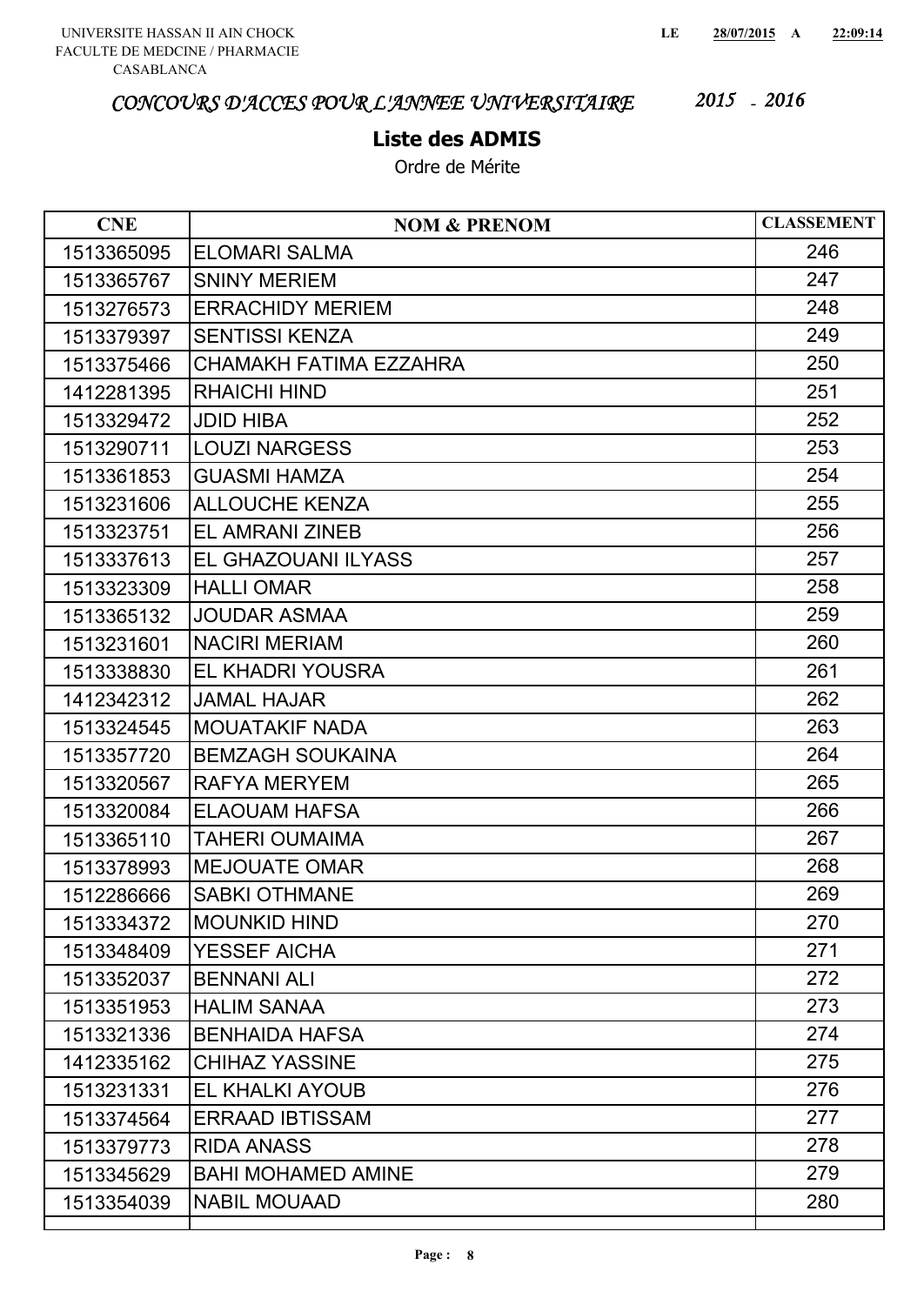#### **Liste des ADMIS**

| <b>CNE</b> | <b>NOM &amp; PRENOM</b>             | <b>CLASSEMENT</b> |
|------------|-------------------------------------|-------------------|
| 1513360074 | TAIYEB FATIMA ZAHRAE                | 281               |
| 1513323333 | <b>LAATIRIS WALID</b>               | 282               |
| 1513380598 | <b>WAKIL NOUHAILA</b>               | 283               |
| 1513276540 | <b>HALHALY ELMEHDI</b>              | 284               |
| 1412326277 | <b>BADALLA ABDOUALLAH</b>           | 285               |
| 1513330549 | <b>BOUANZA SARA</b>                 | 286               |
| 1513323955 | <b>REGRAGUI MANAL</b>               | 287               |
| 1513358251 | <b>JAZOULI CHAIMAA</b>              | 288               |
| 1513346109 | <b>AGOUZOUL YASSINE</b>             | 289               |
| 1513376048 | <b>BADI MOHAMED</b>                 | 290               |
| 1513317722 | <b>BARGACH KACEM</b>                | 291               |
| 1513380419 | EL BAKKOURI BASMA                   | 292               |
| 1513378431 | <b>TRIBAK SALMA</b>                 | 293               |
| 1513282110 | EL FELLAH WISSAL                    | 294               |
| 1513365105 | <b>RHALIMI SAHAR</b>                | 295               |
| 1513382074 | <b>ASSID SALMA</b>                  | 296               |
| 1513380109 | EL KHATTABI WAFAA                   | 297               |
| 1513333035 | <b>BAGHIT HAMZA</b>                 | 298               |
| 1513291512 | <b>DIMACHK HANAE</b>                | 299               |
| 1513321357 | <b>FARTOUTI NOUHAILA</b>            | 300               |
| 1513231558 | <b>NAJJAH EL IDRISSI ROUMAISSAA</b> | 301               |
| 1412388492 | <b>BRITAL FATIMA ZAHRA</b>          | 302               |
| 1513322854 | <b>SAYARH MERYAM</b>                | 303               |
| 1513357761 | <b>ER RIFAIY YASSINE</b>            | 304               |
| 1513280661 | EL HADDIOUI EL MEHDI                | 305               |
| 1513379074 | <b>KAMRI JAD</b>                    | 306               |
| 1520150912 | <b>KENZA SEFIANI</b>                | 307               |
| 1513323243 | <b>MAALANI LINA</b>                 | 308               |
| 1520150957 | <b>MAGHFOUR LYNA</b>                | 309               |
| 1513374237 | <b>ZIDI KHAOULA</b>                 | 310               |
| 1513334086 | <b>REDOUANE YOUSSRA</b>             | 311               |
| 1513322064 | YASSINE KAWTAR                      | 312               |
| 1513323924 | <b>LAANIBI SALMA</b>                | 313               |
| 1513271115 | <b>NIDAMI SAID</b>                  | 314               |
| 1513272970 | <b>EDDARIF GHIZLANE</b>             | 315               |
|            |                                     |                   |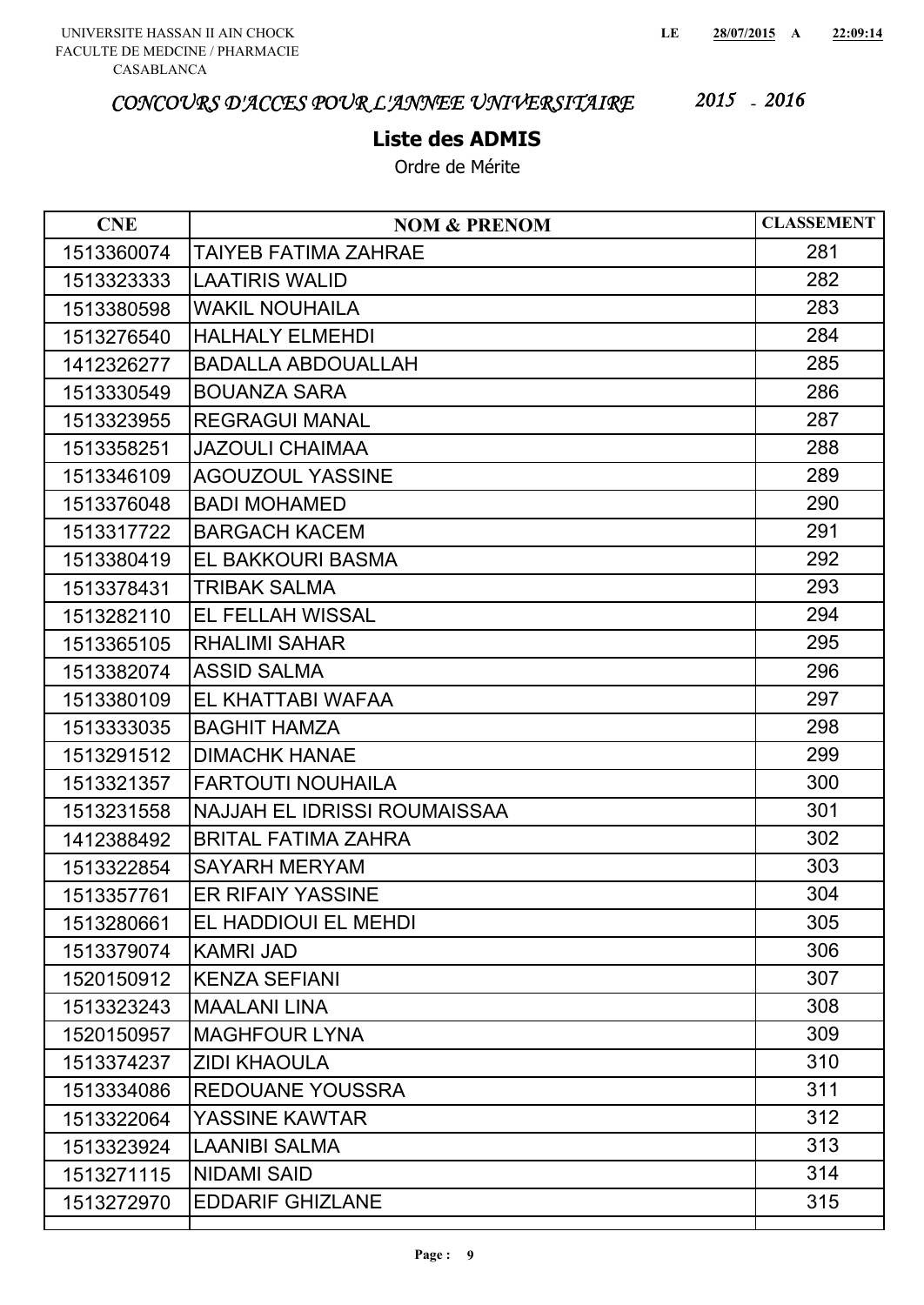## **Liste des ADMIS**

| <b>CNE</b> | <b>NOM &amp; PRENOM</b>    | <b>CLASSEMENT</b> |
|------------|----------------------------|-------------------|
| 1513332977 | EL BOUZEKRAOUI KHAOULA     | 316               |
| 1513290922 | <b>TLOHI LAMIA</b>         | 317               |
| 1513378525 | EL AZHAR KAOUTAR           | 318               |
| 1513369242 | <b>AGHENIDAR SOUKAINA</b>  | 319               |
| 1513231220 | EL ODMI IMANE              | 320               |
| 1513366867 | <b>AMAJJOUT MOHAMMED</b>   | 321               |
| 1513344779 | <b>MERZAQ SA D</b>         | 322               |
| 1513321963 | <b>LAYAD ABDESSAMAD</b>    | 323               |
| 1512280290 | <b>EL GOURIANI AYOUB</b>   | 324               |
| 1513276586 | <b>SAOUD MOHAMED</b>       | 325               |
| 1513381791 | <b>HAMIL SOUMIA</b>        | 326               |
| 1513228973 | <b>TCHICH AYOUB</b>        | 327               |
| 1412352199 | <b>ALAMI RAHMOUNI AMAL</b> | 328               |
| 1513379023 | <b>SAFI LATIFA</b>         | 329               |
| 1513231504 | <b>EL HOUARI SAAD</b>      | 330               |
| 1513380258 | <b>SAMIH ZOUHAIR</b>       | 331               |
| 1513338808 | <b>OMARI IKHLASS</b>       | 332               |
| 1512321936 | <b>HARKANI SOUHAIL</b>     | 333               |
| 1513338512 | <b>MOUKHTARI EL MEHDI</b>  | 334               |
| 1520150718 | <b>BENYACHOU NADA</b>      | 335               |
| 1513356969 | <b>DBILIJ OMAR</b>         | 336               |
| 1513318191 | <b>KHIRANI RANIA</b>       | 337               |
| 1513337538 | <b>ESSEBBAR NOURA</b>      | 338               |
| 1513284878 | <b>AMEUR YOUSSEF</b>       | 339               |
| 1513342532 | <b>BOUTZATE ZOUHAIR</b>    | 340               |
| 1513371993 | <b>HNID MOHAMED</b>        | 341               |
| 1513277517 | <b>ABID ABDELALI</b>       | 342               |
| 1513355869 | <b>BENAID MERIEM</b>       | 343               |
| 1513369102 | <b>LAFNOUNE KAWTAR</b>     | 344               |
| 1513323906 | <b>AMELLOU SALMA</b>       | 345               |
| 1513352404 | <b>SADIQUI AMINE</b>       | 346               |
| 1513290937 | <b>LIMAMI ANIS</b>         | 347               |
| 1513282386 | <b>AIAL CHAIMAA</b>        | 348               |
| 1513331054 | <b>CHERGOU RADIA</b>       | 349               |
| 1513337042 | <b>ZAHIRI KHADIJA</b>      | 350               |
|            |                            |                   |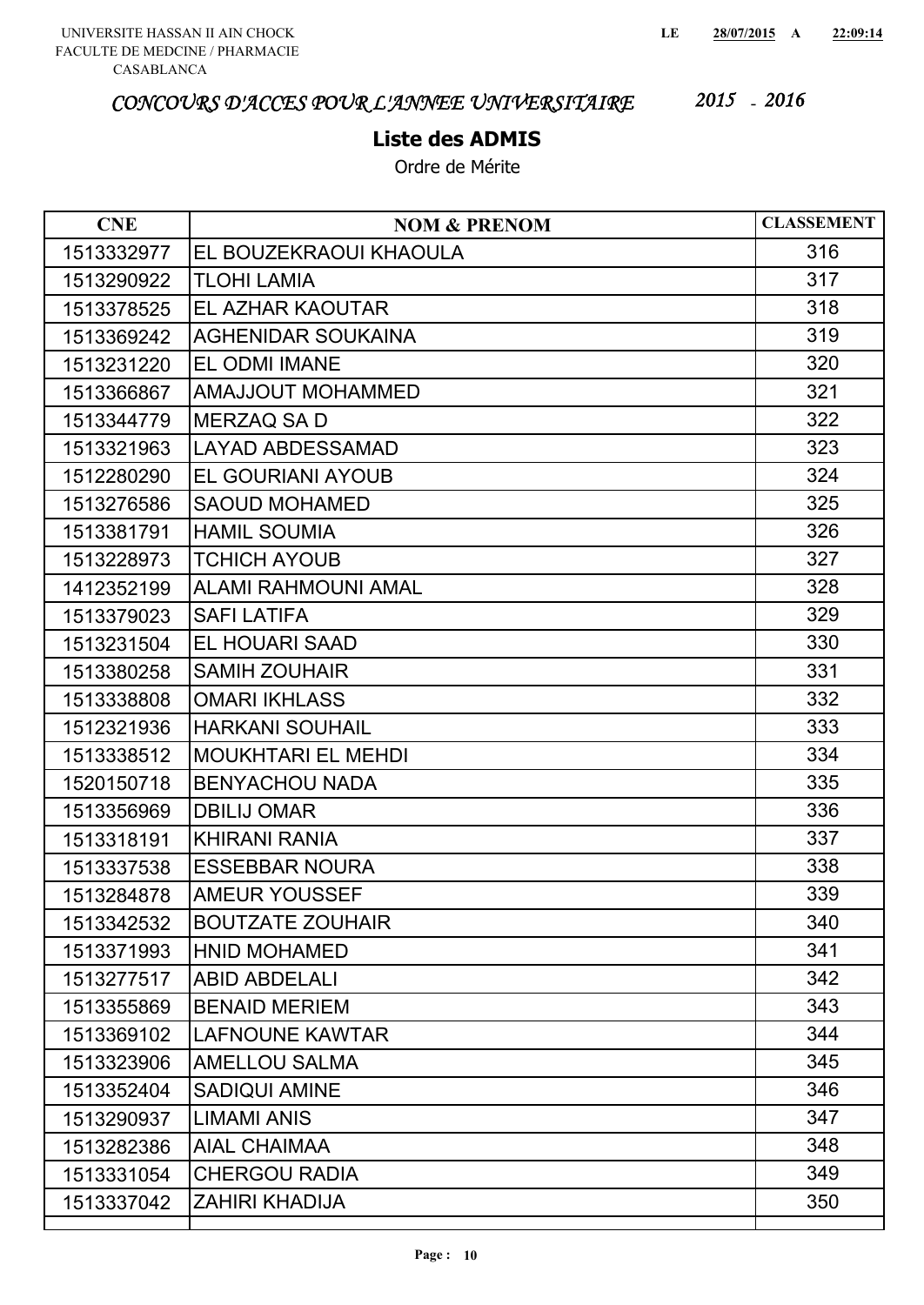### **Liste des ADMIS**

| <b>CNE</b> | <b>NOM &amp; PRENOM</b>    | <b>CLASSEMENT</b> |
|------------|----------------------------|-------------------|
| 1513281025 | <b>LAAZIZ MAROUANE</b>     | 351               |
| 1513352110 | <b>HANOUNE HAJAR</b>       | 352               |
| 1513352652 | <b>DOUBI KADMIRI ZAHRA</b> | 353               |
| 1512335767 | <b>ELMOUNTASIR OMAYMA</b>  | 354               |
| 1513380119 | <b>MERSSETTI NADIA</b>     | 355               |
| 1513333955 | <b>FAICAL SOUHAILA</b>     | 356               |
| 1513342328 | <b>LAALIAOUI YASSER</b>    | 357               |
| 1513344006 | <b>BOUABID OUSSAMA</b>     | 358               |
| 1412343044 | <b>TRAGHA YASSER</b>       | 359               |
| 1513324108 | <b>LEKBIRI SAAD</b>        | 360               |
| 1513282226 | <b>ES SAMLALI WISSAL</b>   | 361               |
| 1513279210 | <b>SEMSILI IMANE</b>       | 362               |
| 1513321952 | <b>BELGHAZI SELMA</b>      | 363               |
| 1513317832 | <b>EL KARIM ILHAM</b>      | 364               |
| 1513227627 | <b>JOUMAIL ZINEB</b>       | 365               |
| 1513270708 | <b>HSSAIN ISMAIL</b>       | 366               |
| 1513236064 | <b>CHAFIK JIHANE</b>       | 367               |
| 1513332259 | TAHFI WAFAA                | 368               |
| 1513352075 | <b>DINI ANAS</b>           | 369               |
| 1513232102 | EL KAIM BILLAH CHAIMAE     | 370               |
| 1513332742 | <b>HASNAOUI CHAIMAA</b>    | 371               |
| 1513323996 | <b>ABOU AMAL DOUNIA</b>    | 372               |
| 1513291549 | <b>SABR KENZA</b>          | 373               |
| 1513381606 | <b>AMAADOUR YASSINE</b>    | 374               |
| 1513341274 | EL MAHDI AMMEL             | 375               |
| 1520150967 | <b>MEGZARI MOHAMED</b>     | 376               |
| 1513272314 | <b>MEKKAOUI WISSAL</b>     | 377               |
| 1513341651 | <b>ELKA MOUAD</b>          | 378               |
| 1513379384 | <b>SALIH ABDELHAKIM</b>    | 379               |
| 1513280006 | <b>CHAFI JOUHAINA</b>      | 380               |
| 1513340404 | <b>HAMER TAHAR</b>         | 381               |
| 1513321112 | <b>KANDY AICHA</b>         | 382               |
| 1513271796 | <b>HARITI ABDELLAH</b>     | 383               |
| 1513333321 | <b>ELKANBI ZINEB</b>       | 384               |
| 1513323423 | <b>BELAMINE ZAINA</b>      | 385               |
|            |                            |                   |